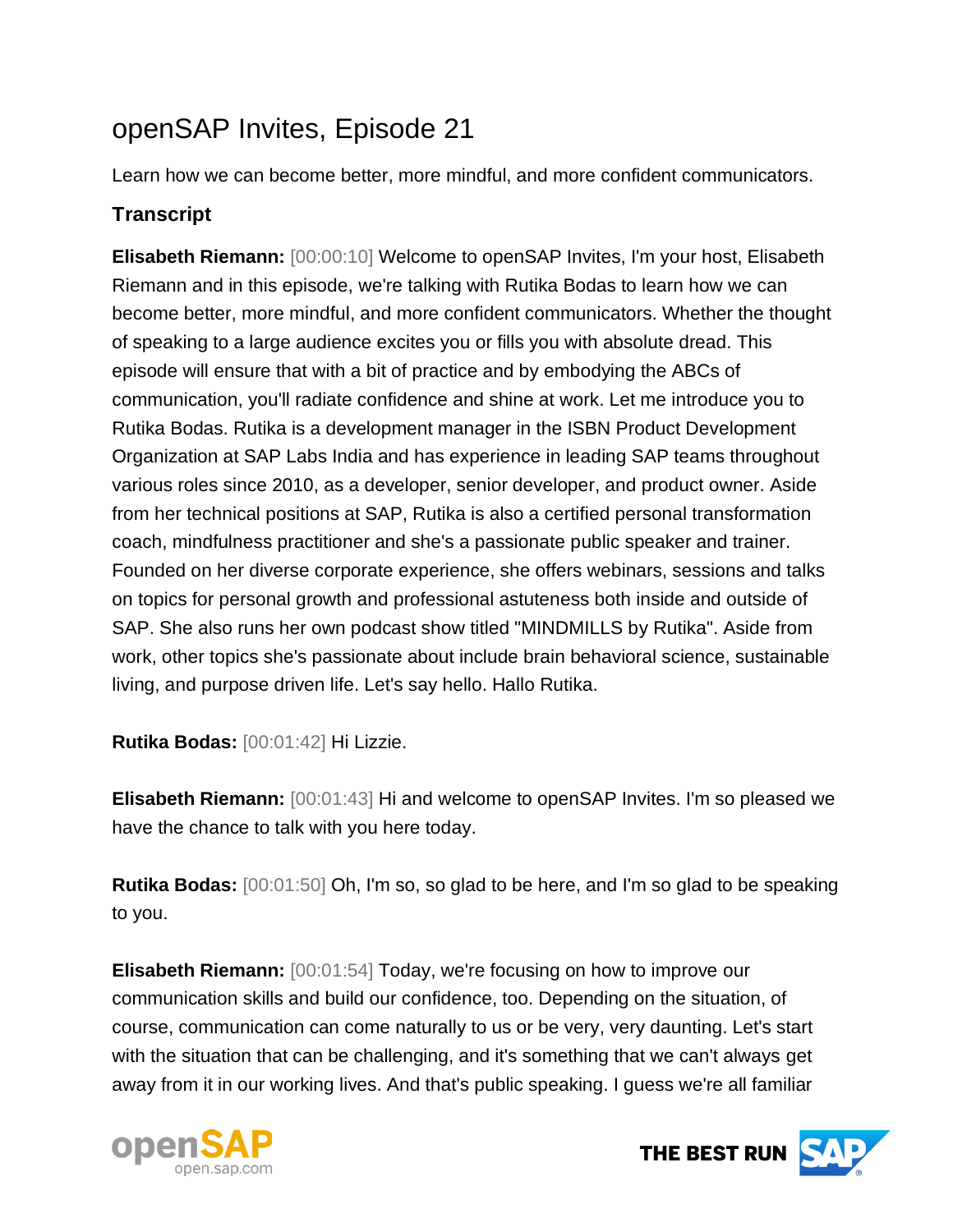with those butterflies and jitters before an important presentation or when we're addressing a large audience. And I think for some people, though, this experience can be terrifying. The term is glossophobia and it's associated with a dry mouth, a weak voice, body shakes and all reactions that make it virtually impossible for us to engage with our audience. And Rutika, such a reaction is obviously extreme, but based on your experience, how can we get over a fear of public speaking and better handle our nerves?

**Rutika Bodas:** [00:02:49] Public speaking is something that's so close to my heart. One, because it is so prominent, right, in our day-to-day work and life, whether you're in the corporate or any other sector. And even if you're not a working professional just on a day-to-day basis, the communication is such an important part of, like, such a prominent vital part of our being, right? You rightly said, amazing fact to begin our conversation today with, the term glossophobia. You would be amazed that it impacts a huge chunk of world population, up to about 75 percent of people go through it. And that shows the stature of how uncomfortable people feel to communicate to a larger forum, whether it's physically or whether it's even in the virtual set up. Glossophobia is, like you said, quite an extreme condition, but through the course of our next few minutes together, I'm sure that we would be able to bring out some handy tools and tips, which will help people to create a shield and get over the fear of public speaking and rather make them confident communicators.

**Elisabeth Riemann:** [00:03:58] Have you ever been nervous about speaking?

**Rutika Bodas:** [00:04:01] Definitely, yes. Haha. Time to time that does happen, and there are many occasions, even today. I offered a lot of sessions. I speak to different sizes of audiences, but it does come across a couple of times where I feel nervous and it's just a part of being human.

**Elisabeth Riemann:** [00:04:20] Someone once told me when I was nervous about the prospect of holding a presentation that the emotion and the feeling the physical sensation of being nervous is very similar to being excited. And that kind of thing that stuck with me for a very long time as well. Now I think, oh, nervousness, yeah, those butterflies. It's kind of the same with excitement. Let's call it excitement.



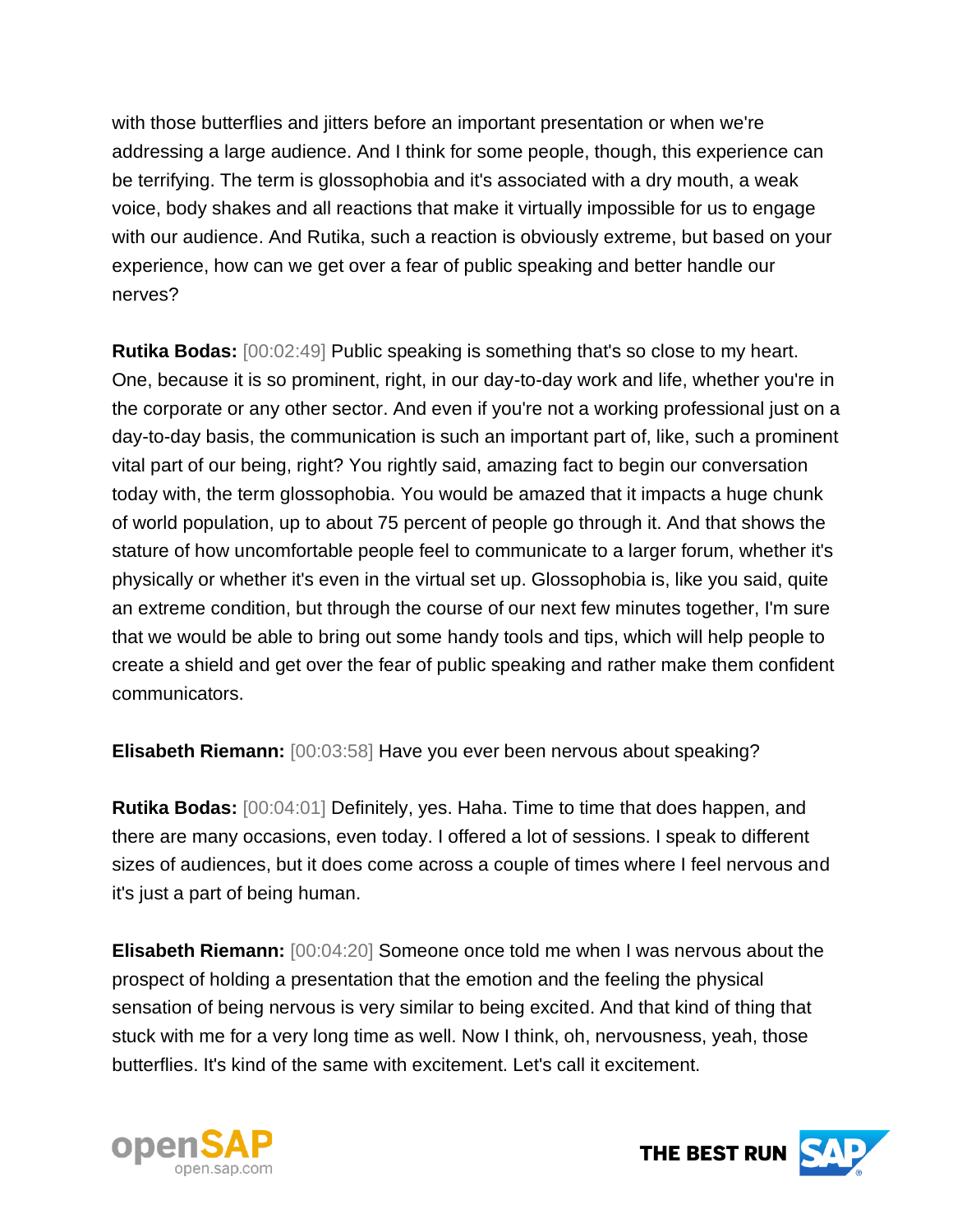## **Rutika Bodas:** [00:04:39] Yeah.

**Elisabeth Riemann:** [00:04:40] All of a sudden, it makes you kind of more grateful for the opportunity to speak at different events and things and really to cope better with that nervousness. If you say it's excitement. So Rutika, we rely on many different types of communication. Textual, auditory, and visual, of course, as well. Depending on the individual situations, which type of communication do you think is most effective and why? Can you maybe talk us through a couple of examples?

**Rutika Bodas:** [00:05:05] Situation to situation, there are many benefits to a certain kind of communication. But personally, for me, there is absolutely no replacement to a one-on-one conversation. You know, especially if you're in a situation where you need faster responses, just pick up a call instead of, you know, writing emails and to and through communications over email. Emails serves a big purpose, especially if you want to have a lot of people informed about some decisions being taken in your team. So, that's textual. There's auditory conversation. There's an interesting part that you brought about in your question about the visual conversation. So, by visual, there are two parts to that. We could call the conversation with a video camera on also visual. Because there's so much visual input coming in in terms of body language and how one moves and how one sits and how one talks. The other form of visual communication that I like to bring out is just a simple notepad or of a document or PPT or what you may have. Share your screen, and if you're talking about five different points, right? Instead of just making them auditory and talking about those five things, also write down the keywords on the screen and see it each other. So, I'm seeing the same thing that you are seeing, and that's exactly what we're also talking about. This way our amazing human brain processes it better, and there is deep rooting that it establishes in the memory because now what we are listening is what we are also seeing.

**Elisabeth Riemann:** [00:06:32] I think that's such a fantastic tip and something that's so simple, but effective as well. You offer sessions at SAP on subjects like building thriving work relations, building leadership as a habit and on public speaking, which is the main topic of our conversation today. Do you have a favorite public speaker who inspires you, who's able to engage with you? And what techniques do they use that really, kind of, really make you sit up and concentrate and want to listen to them?



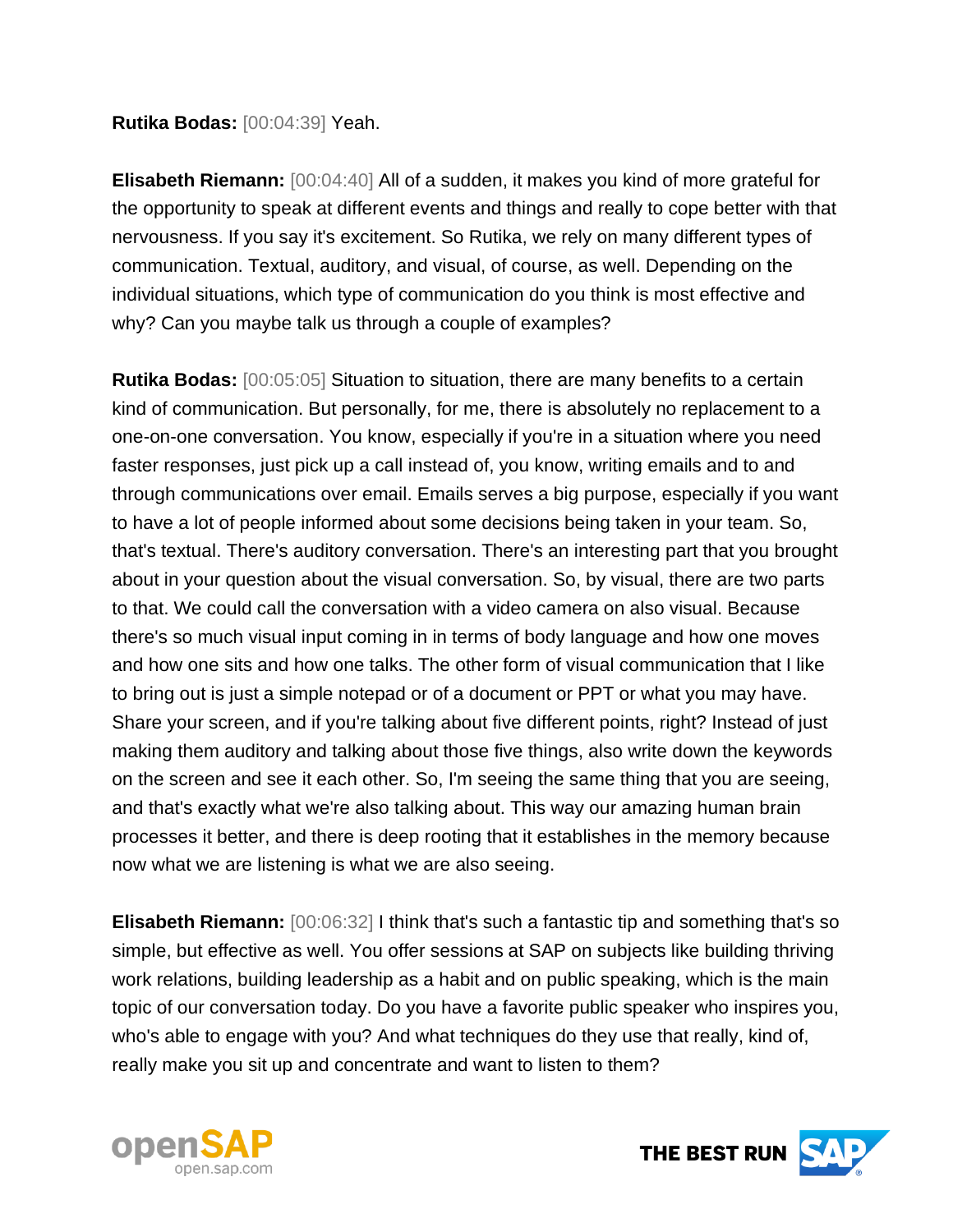**Rutika Bodas:** [00:07:02] Oh, wow. Yes. The answer that I'm giving you today to this question could be different on another day and time, maybe, but right now, where I am in my life, I am very, very inclined towards my spiritual practices, etc. And there is this very popular spiritual leader back here in India. He's known as Sadhguru, and he has a huge fan following all over the globe, literally. What I love about his style of speaking is he is very witty in a good way. He's very witty. He is, I guess he's somewhere around 60 years of age. But he brings out the current topics in his conversations, and he brings out pop culture references, and he would talk about some of the trends on social media. And not really like focus his conversation about it, but just very subtly in framing his sentence as he would bring out these things that are happening in the here and now, and that instantly connects the audience with him, right? And his conversations span across different age groups and is just about how he talks and how he brings out different aspects that connects with almost a very diverse and very sparse set of people from all over the world from different cultures. It's just amazing to see that he has an example from almost everywhere, every phase of life, for every age group. And he's very easy to listen to in the sense that it's not very preachy, preachy, but he's more of a storyteller, and he really brings out very relatable examples. So, I really love his style of public speaking.

**Elisabeth Riemann:** [00:08:42] Sounds amazing, we'll be sure to include a link to his profile as well in the show notes, so that we can all have a listen in as well.

**Rutika Bodas:** [00:08:48] Definitely, definitely.

**Elisabeth Riemann:** [00:08:49] It's when someone can really engage with the audience that it's not just some generically prepared presentation or speech. I think that's so key and that's what really draws me into a presentation as well.

**Rutika Bodas:** [00:08:59] You want to be fluid and you want to connect with your audience, right, so you just want to do that with every way possible. And for that, I think having punchy references, something that that audience group connects with. I think that kind of examples just sets the tone right and then people are more willing and open to listening.



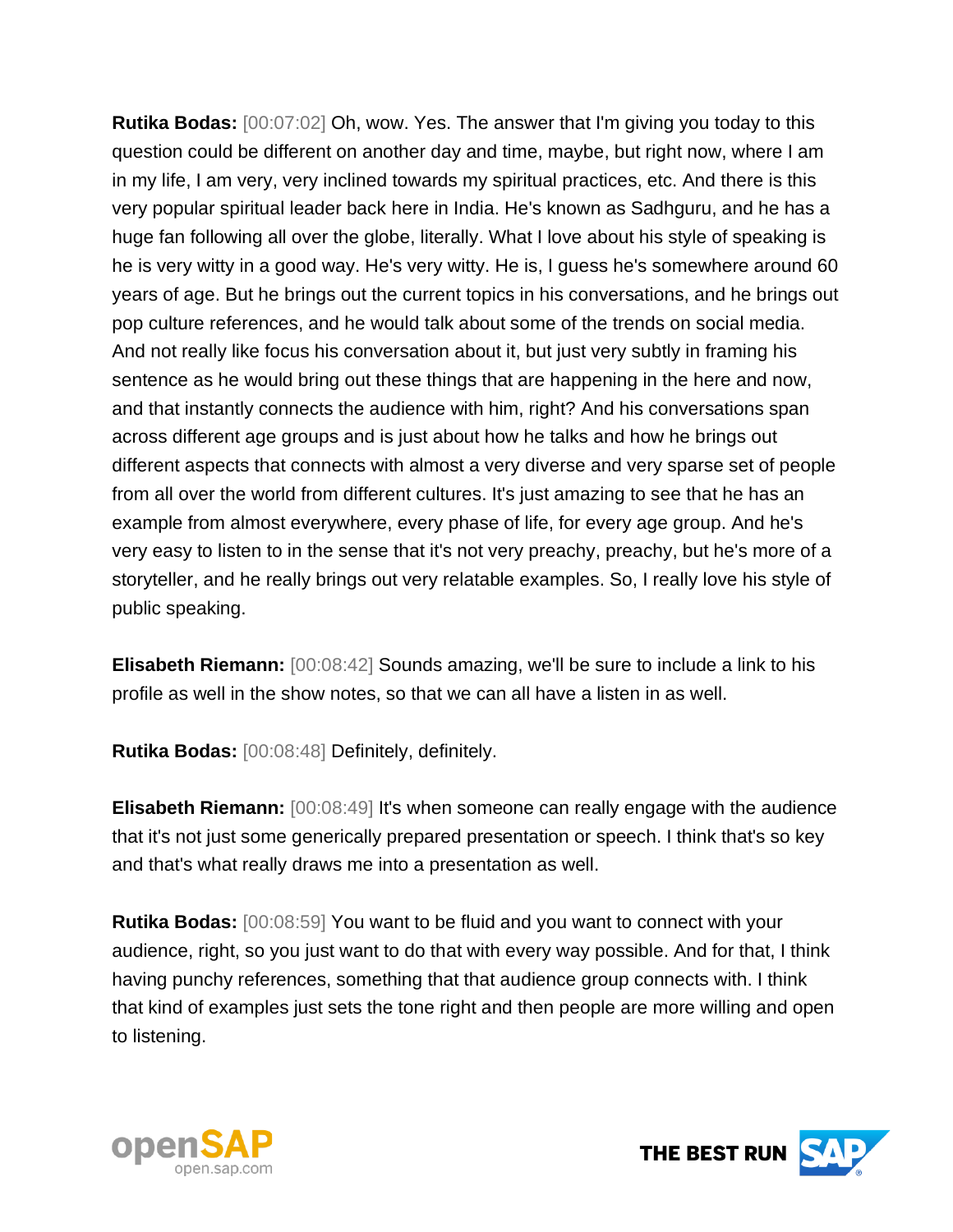**Elisabeth Riemann:** [00:09:20] Absolutely. It's all about that authenticity, isn't it, as well.

**Rutika Bodas:** [00:09:22] Yeah. Yeah.

**Elisabeth Riemann:** [00:09:23] I mean, we said before the communication works on so many different audio and visual levels, so what are your do's and don'ts when it comes to public speaking itself, when we need to do a presentation?

**Rutika Bodas:** [00:09:34] In the dos, the very first thing that's very important is to have high energy levels and introduce yourself in the initial few moments, right? You have up to one to two moments where you can literally pique the curiosity of the audience and really create that interest and that space that audience wants to listen in more and more. So, when you arrive, when you begin your presentation, don't just say "Hi everyone.", say, "Hey everyone, how you all are doing today?" and "I'm so glad that I could connect with you here", or "I'm so glad that I'm here to present on this topic with such an amazing audience." Or, you might also want to just, you know, have something punchy. But all I'm saying is that the very first thing to do is to have high energy levels, at least when you arrive in your presentation. So, once you open your mike, really give them that energy back, let them really connect with it and let them really get excited and at least get their curiosity high. The second do is prepare. It's just not about preparing for the content and the context and the audiences, etc. Preparation means also preparing, how are you going to look on that day? Where you're going to be seated? How is your kind of lighting? Doing other sorts of tech checks. Ensuring that your content is on point, ensuring that you have timed yourself, you have rehearsed. So, there are so many things when we just use the one-word preparation. And the third do is about smile. Like be yourself, be humane. If you stumble, if you fumble, it is all all right. This is all a part of us being human beings. If I did not stumble and if I did not stutter, and if I did not do these 'ahs' and 'ums', I would do... I'd still be aboard talking to you right now, but that wouldn't be as fun.

**Elisabeth Riemann:** [00:11:25] Haha. That's true. And I think, you know, we want that natural conversation and 'ums' and 'ahs' and yeah, the odd kind of getting tied up in your words and everything is completely normal, right? We all do it and it makes us human.



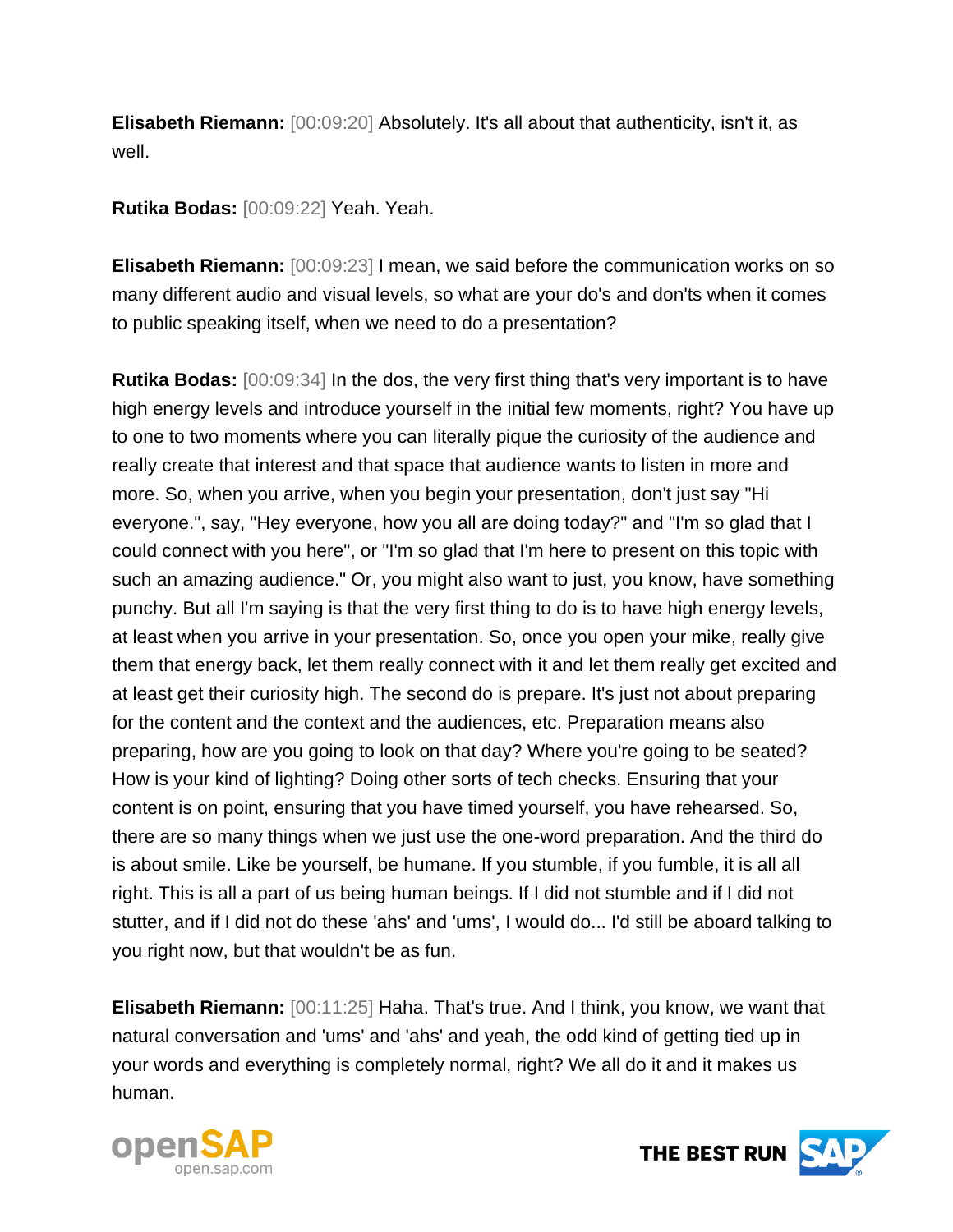**Rutika Bodas:** [00:11:37] It makes us human. So, be human and bring out that color called You. I always believe in the fact that every one of us has a distinct color and bring out the color that is yours. Bring out the color called You. So, smile, be authentic. Be human. It's OK to stumble, fumble, stutter, but be human and just bring out the color call you.

**Elisabeth Riemann:** [00:11:59] What's your color and how can we find out what our own individual colors would be, too?

**Rutika Bodas:** [00:12:04] So, every individual has their own core values embedded inside us. And my core values are different from yours, and they are different from your siblings and your family members and perhaps even the people that you grew up with in the same household. So, it's a great, great self-exploration to first find out what your core values are. Typically, when you get answers to what your core values are. You would start to associate them with certain feelings. For example, my core values are warmth, humility, and compassion. And the more I think about just these three words in my head, the one color that I associate with warmth is yellow, sunshine. Compassion is again on the lines of oranges, yellowish warmth, related sensations. So typically, all these words and these feelings, there is automatically some colors that would start coming into your mind and you're a combination of your colors and you are what your core values are. And once you go into the exploration of core values is when you will be able to find your color. So, when I say color, it is not really the name of a color like a pink or a blue or white. But typically, once you go into and find out what your core values are and then when you associate them with some feelings, you would find out what those colors really mean. The combination of the things that you can bring in your belief system, your core values, your strengths where you come from, the things that made you the mud that you are made of is what defines your color.

**Elisabeth Riemann:** [00:13:42] Amazing. And unless certain situations where you say you want to emphasize a certain aspect or value that's particularly important to you for a presentation, so say maybe compassion might be particularly important then would you focus on that and the color you associate with that when you go in to prepare a conversation or a presentation? Or can that also be a helpful exercise to focus maybe on one value at a time sometimes?



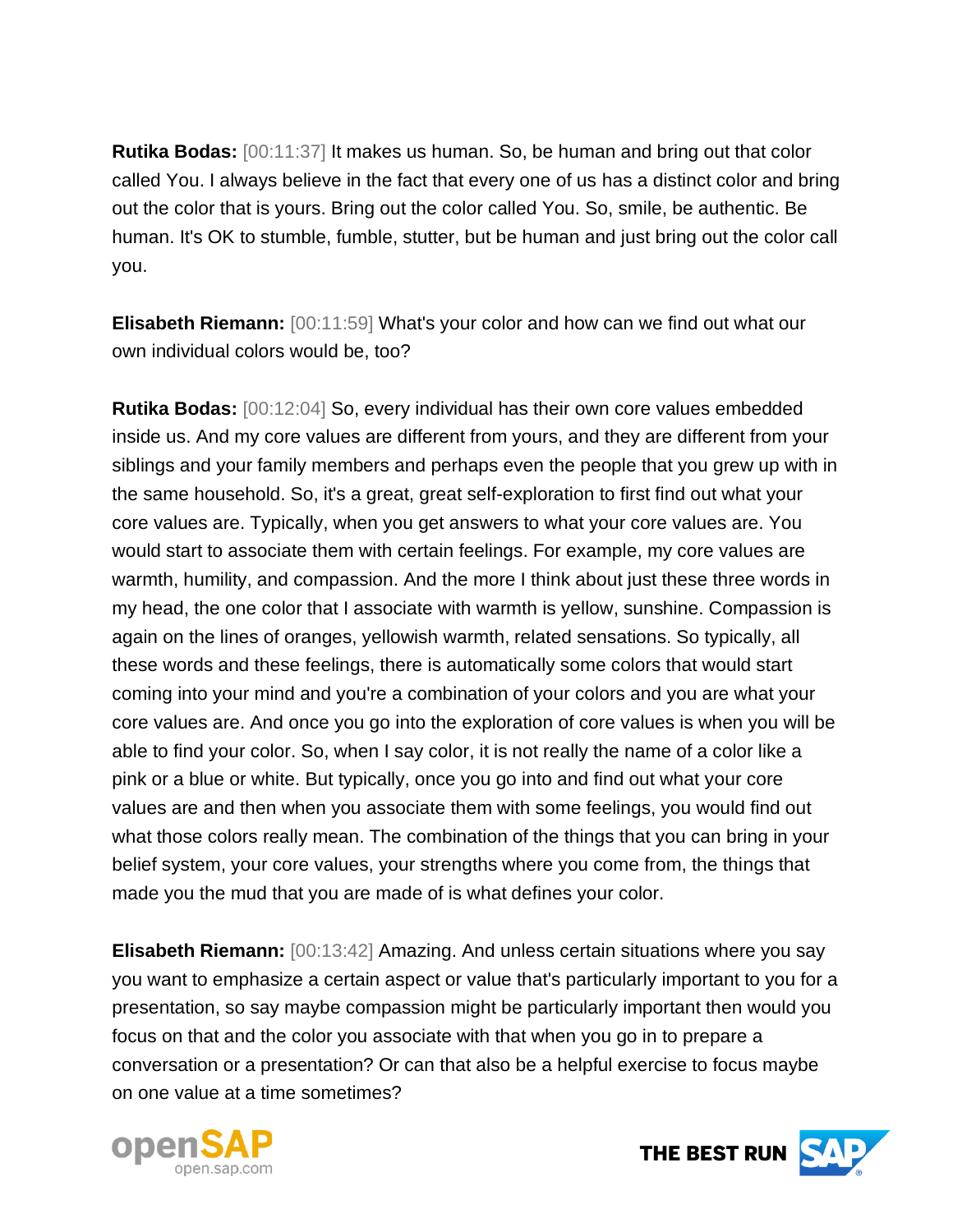**Rutika Bodas:** [00:14:08] Definitely. So even if my core value is warm, if I'm going into difficult conversation, the amazing thing about core values is that that is something that you will carry with you inherently. When I am having difficult conversations. I never leave the side of my core value called warmth. So, during your preparations of these kind of presentations, automatically, how you create the content and how you deliver it will be underlined with those core values. That's something that you just will cease to exist without. So, that is, I think that it just plays a prominent role in how you prepare and how you deliver and how you communicate on a day-to-day basis. This is the whole definition of being authentic. If you bring out what you are, the color called You. You're authentic.

**Elisabeth Riemann:** [00:14:57] Wonderful. What are some of the things that we should avoid when talking about public speaking?

**Rutika Bodas:** [00:15:04] The more we are an interconnected world, I think the more we have opportunities to work with people from diverse cultures. So, try avoiding the words that you are not so sure of. How do they really reflect in other cultures? That's something that you must be very, very cautious about, especially because now we all work often in global teams. So, a simple word that you often use in your teams maybe might not be received very well in another part of the world. So, just be cautious about that. Be respectful about it. A very simple example, something that happened recently where we were in a conversation. It was a global meeting from different geographies of the world, and I typically have never heard of word like female being used for women or for ladies in the team. And there was this one gentleman and he kept using the word the females are, I think, going to whatever, whatever, whatever. And the word females sounds very raw. I'm sure that maybe it was also lost in translation, right? Because English is not a primary language for so many of us. So, I would just say that try to use simpler words, try to use words which are more generic and try to avoid cross cultural references because you don't know how, how they are taken on the other side. The other do-not-do is to, I mean, just definitely dress up very well, depending on the situation to situation. And when I say very well, you don't have to go overboard but dress up if you're going to be online for a video call. You don't want to be in your jammies. Haha.



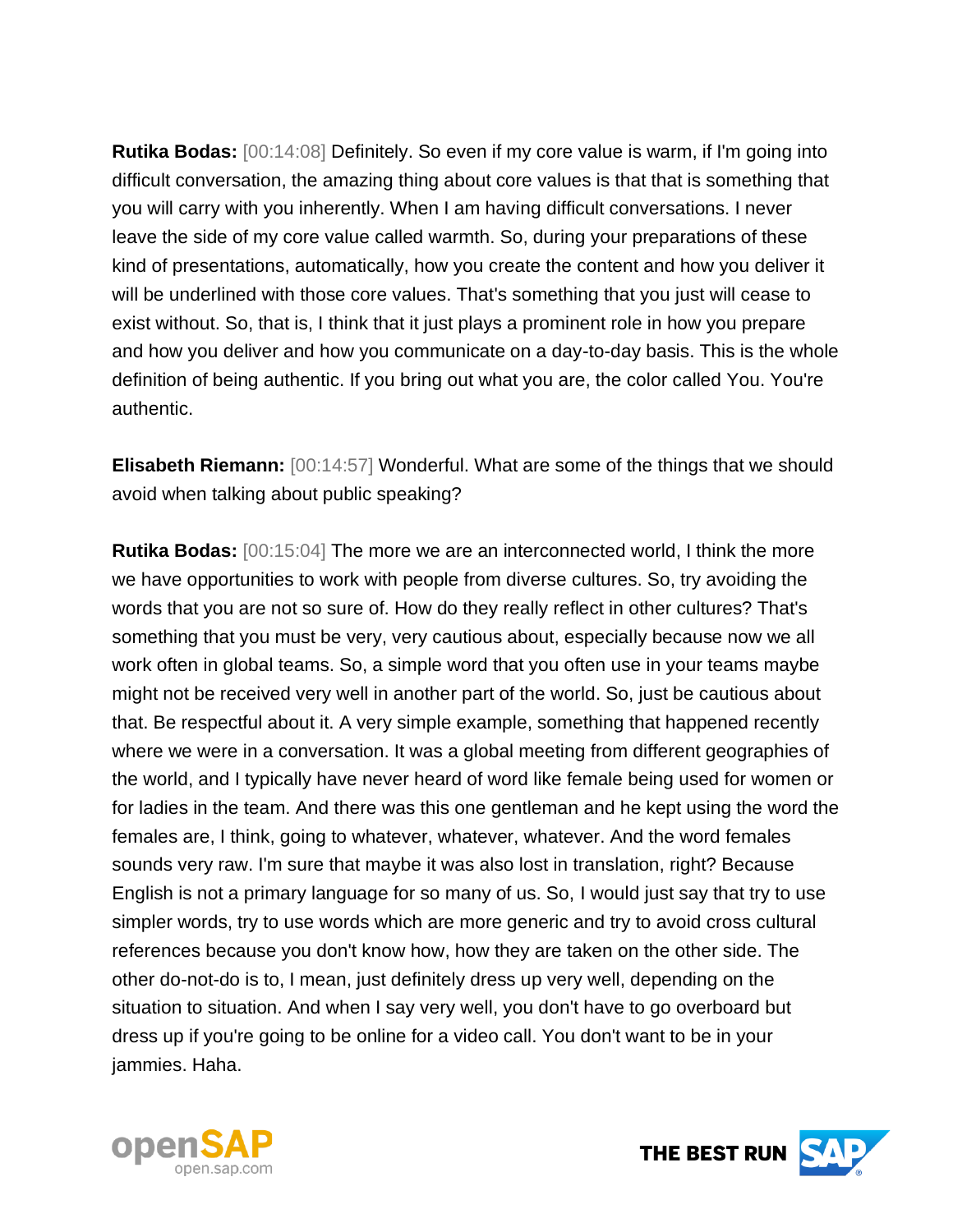**Elisabeth Riemann:** [00:16:39] Haha. Your pajamas.

**Rutika Bodas:** [00:16:42] Your pajamas, which you may not be able to see on the video. But what I meant is you want to be, you want to look proper, especially if it's a client call, or if it's a business meeting, etc. So just the normal things.

**Elisabeth Riemann:** [00:16:55] It's all about confidence, and isn't it maybe dressing for confidence? I think you need to make an effort, I think when you ever you talk to anybody at all, it's about bringing respect for yourself and for the person in front of you, as well, other people.

**Rutika Bodas:** [00:17:06] Yeah. And you feel the difference. Like when you are dressed up in your formal attire, which I know that many people in the work from home setup started doing, even if they're just going to sit and work from home. They literally started dressing up like how they would dress up to go to office, like they're watching everything which you don't necessarily need at home. But just being in there, like literally stepping into that whole set up gives you a different feel. It makes you feel like you're onto something right instead of just lazing around in your home clothes. So, it does make a difference. Dressing properly does make a difference.

**Elisabeth Riemann:** [00:17:40] Should we have a checklist for things that we should have covered before our presentations? How can we be best prepared? We've got the environment set up, our clothes. Is there anything else?

**Rutika Bodas:** [00:17:49] Oh, there's plenty more. I often go into details about finding who my audience is. Like, that's where it begins. So, where my preparation is going to begin is, the first step is to know my audience. Who is going to be in the audience? What is the size of the audience? What is the background of the audience? That's where it all begins. Because, once I have set the foundation and I kind of start to imagine people in my head, right, when I know who my audience is going to be. Is it going to be, am I talking to university graduate students in this session, or am I going to be talking to people from the business, or from the technical side? So, knowing your audience is a very, very first step, it sets yourself, your mindset, like it gives you the mindset to prepare your content based on that. So that's the first one. Knowing your audience. The second one, I say, is context setting. Consciously try to first set up the



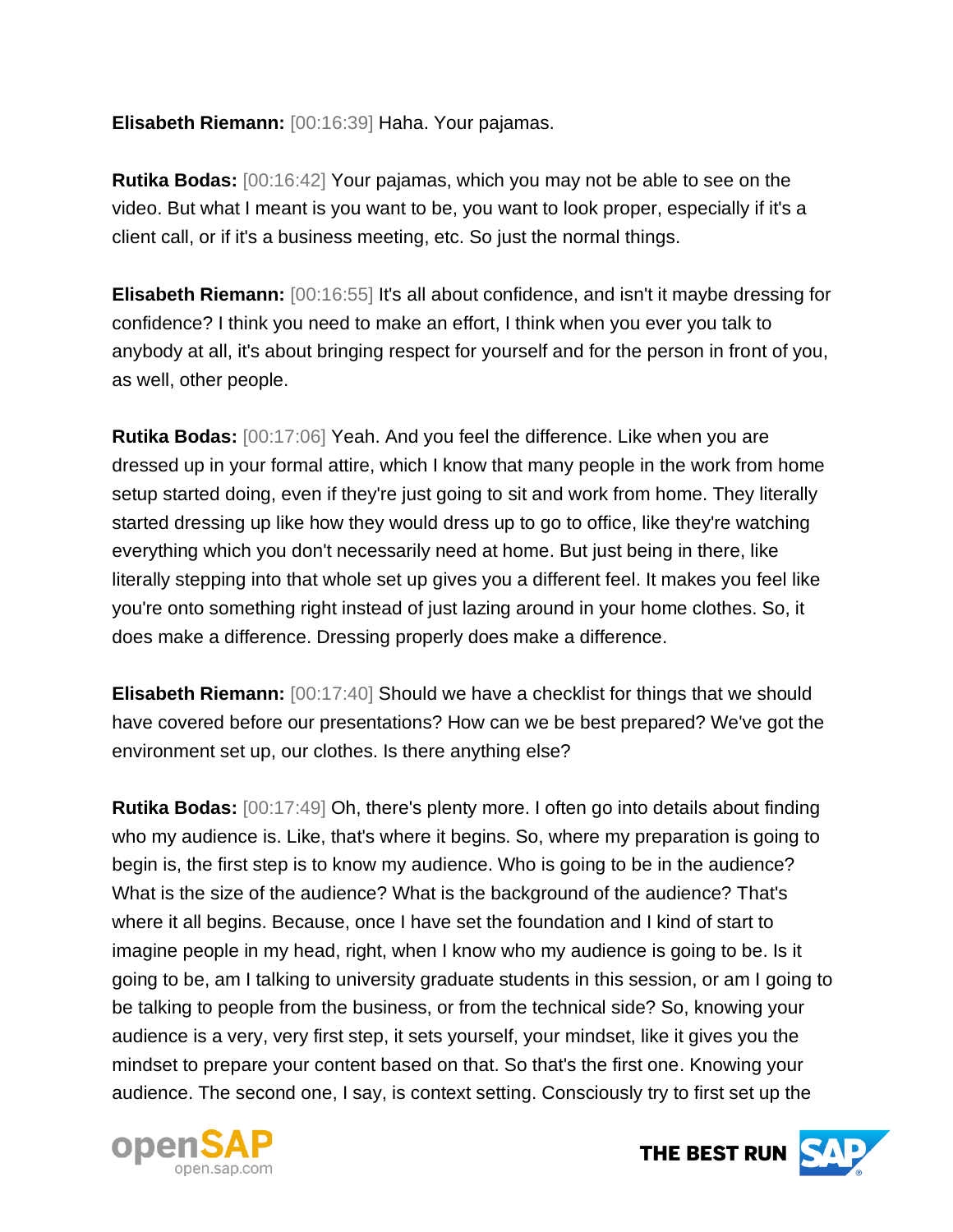context. Context setting is very, very important. Now imagine if I were to communicate with you and I don't even know you at all, and I just reached out to you and I started bombarding you with questions, and you have absolutely no reference point to where I'm coming from or who exactly directed me to you to talk about this thing. You would be really lost, because now you don't know how to respond. You don't know how much to respond, and you don't know how much you can divulge, when you're also going to present something by context setting. It is typically seen in the agenda slide. That agenda slide is nothing but context setting. But you could do it more informally and by saying that, Hey, we are going to be talking about this, this, this, and this, and this is how the flow of our conversation today or presentation today is going to be. Tech checks. We talked about tech checks. There is oh, we just cannot leave that anymore out, right? Because this is where we are now. We are all working on our laptops and our internet and everything. So, tech checks. Looking the part, feeling the part of being vulnerable, being authentic, bringing out the color called You. and bringing out that beautiful smile. So, these things we covered. There is something interesting that we haven't covered so far, which I love, which I call a Zen Zone. So, when you have some important presentation or a meeting or a place where you have a lot of communication to do, literally, this thing called Zen Zone works out amazingly well. So, I like to create a Zen Zone around me just before the meeting or just before that presentation. Now, Zen Zone is different for different people. Typically, when I imagine my Zen Zone, it's kind of a bubble. It's like a huge, big, transparent bubble that I'm seated inside, and I close my eyes. And what I find myself at is a beautiful place where I'm sitting facing a nice, calm water body. It's surrounded with beautiful hills and I'm sitting on a green grass, lush green grass and there's birds chirping in the background and there's bugs buzzing in my ears, let's say. But this is what I imagined as my Zen Zone, right? So, it's a great exercise. The one way to find your Zen Zone is to visualize a time and place where you were really relaxed and very calm and happy. And whatever that visualization takes you to, that is your Zen Zone, the place of your Zen Zone. For some people, it could be a street where they grew up. For some people, it could be where they live today. For some people, it could be their office desk. For some people, it could be a scene from the latest vacation that they were at. For me, it is this beautiful water body where I'm sitting and I'm amidst nature outdoors. Now, once I have that visualization in my head with my mind's eye am always imagining that and that bubble that I was earlier talking about is kind of that Zen Zone, which I am encapsulate in. And once I step into that Zen Zone, the rest of the world fades away, literally, visually, auditorily and every other way.



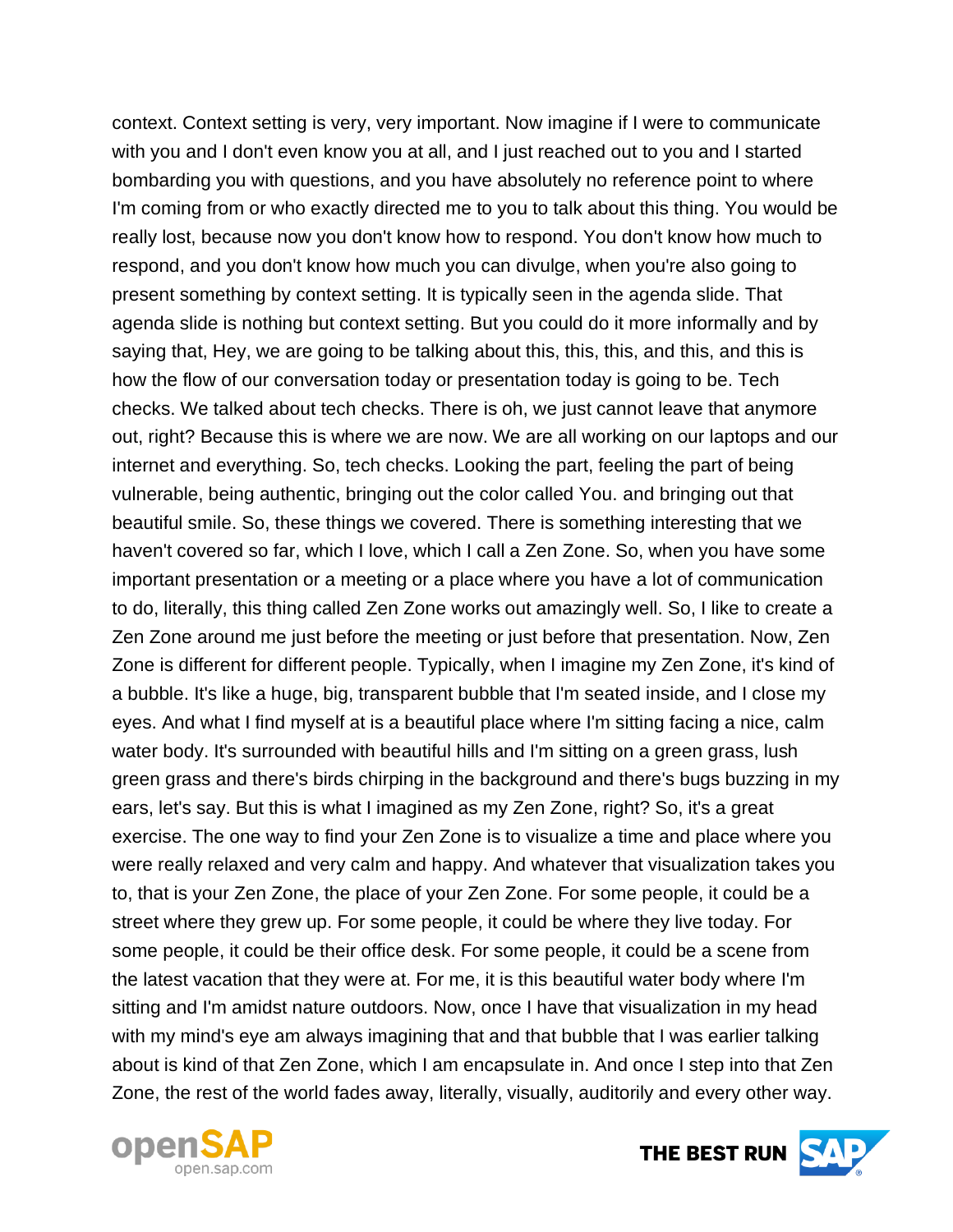And then I'm completely ready for my presentation. So, just creating that kind of a nice bubble or a shield or a Zen Zone, like I said, around you, is an amazing, amazing thing to be in the moment and present fully and completely.

**Elisabeth Riemann:** [00:22:13] Amazingly powerful, doing such a visualization exercise, I think, as well. And bringing all the senses in there then as well, too.

**Rutika Bodas:** [00:22:20] Yeah. And one more thing that really helps for me is to physically, like, shift myself, right? So, I would literally before my presentations, I would go take a walk around in my house. And when I come into this room where I work from, I just tap in into it physically, consciously taking every step as if I'm stepping into that Zen Zone that I just described. So really feel it physically that you are stepping into that Zen Zone and automatically the world would fade away. And you're right here, powerful, present, looking proper, feeling proper and ready for your presentation.

**Elisabeth Riemann:** [00:23:00] Amazing, I'm going to try that. That sounds so powerful. Haha. Rutika you're a mindfulness practitioner. How can other mindfulness techniques help us become more effective and more confident communicators? Having your own Zen Zone is maybe one aspect, but what else would you recommend that we do?

**Rutika Bodas:** [00:23:19] So, a minute to explain mindfulness for some of us who have not practiced it or experienced it yet. So, mindfulness is being in the right now, this moment, fully and completely. When I say fully and completely, being in this moment, physically, emotionally, psychologically, physiologically, in every single way. When you practice mindfulness, you are more aware of the surroundings. When I say surroundings, a simple example would be, I am aware of where I'm seated. How does my chair feel like? Where are my feet landing on the ground? The coolness of the tiles under my feet. I am receiving and am aware of the smells and the surroundings. I'm aware of the sounds that are around me. This is mindfulness. It's nothing like rocket science. This is how people used to live once upon a time. They used to be in the moment fully and completely. Right now, we are living in parts, in different, different, in on one given moment. And I'm sure that so many of our listeners might also be listening to the episode and doing something in parallel. So maybe this could be a good start. But that is what mindfulness is. Mindfulness is being in the here and now fully and completely. And if that is what mindfulness is, then some of the other amazing practices



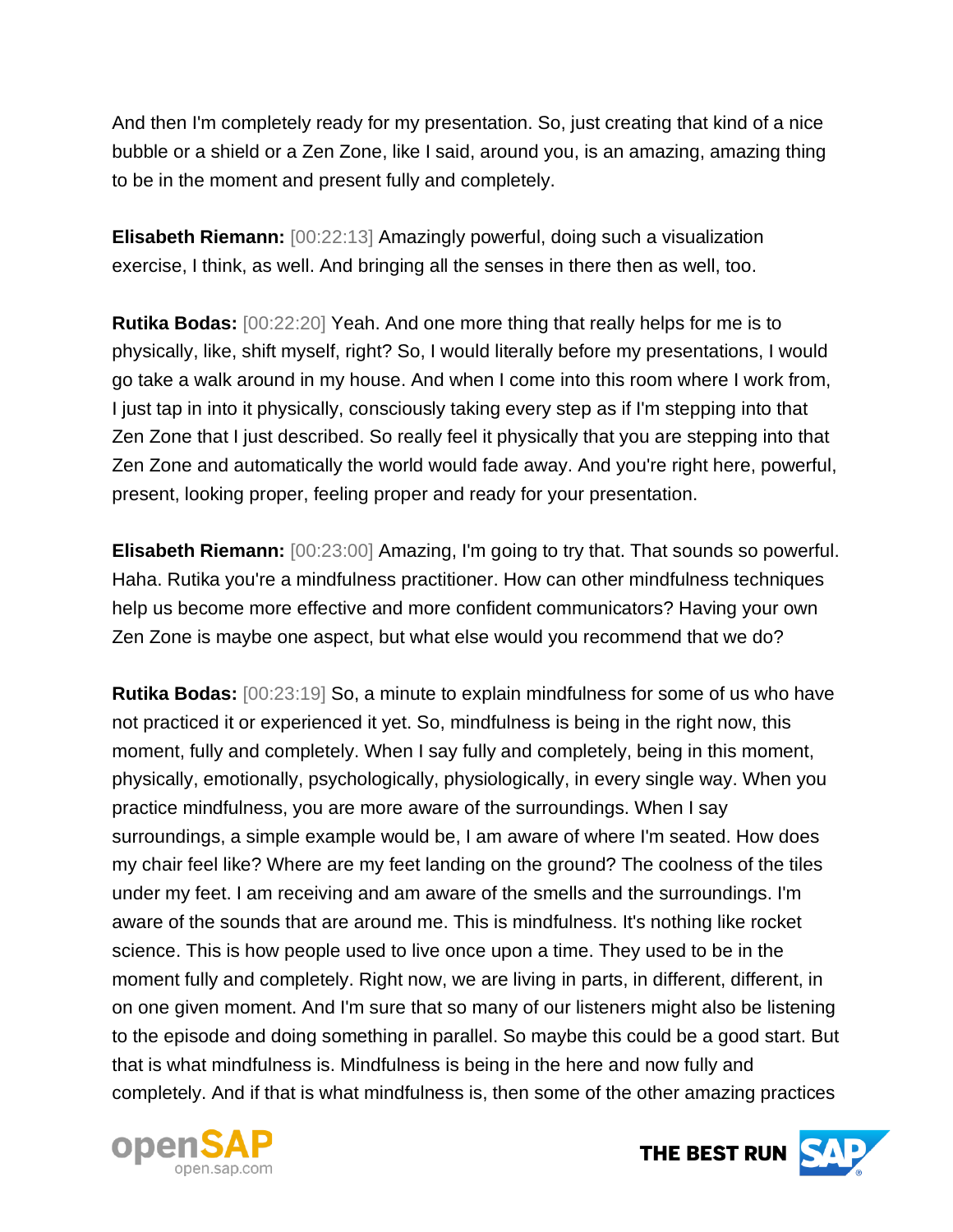could be. We call it active listening. In mindfulness it's called active listening. So, listening actively to what things? What are the things that are said, but also the things that are unsaid? So, there is a lot of information in the things that are unsaid, the pauses, the silences. If you are an active listener, you will pick up on it. You will pick up on the things that are said verbally, but also the things that are not said. So, one of the other mindfulness practices to really be a powerful communicator is active listening. The other one is total presence. Like really be totally present with this person when you are, when you're talking to your spouse or your partner, just talk to them and look at them into their eyes as if they are the, they are the one person in this entire world that you, that matter to you right now here in this moment. And when you are talking to your colleague and listening to them, discuss about something and ask you about something, then just be fully present with that person in that moment. So, complete presence and active listening are two of, something that is in. And I would invite all our listeners to just as an experiment, try it out, try it out in one call. The next call that you might have upcoming. And just see if it really is something that you are seeing the benefits out of. And is there something that is changing and resonates with you?

**Elisabeth Riemann:** [00:26:12] Fantastic advice.

**Rutika Bodas:** [00:26:13] It really is even more meaningful now. Because there's my phone buzzing and there's my kid crying and there's my microwave beeping and there's a pop up and there's a ping, haha. So, there's just too much happening. Yeah.

**Elisabeth Riemann:** [00:26:29] There's so many things fighting for our attention all the time, I think. Would you like to help us with an exercise?

**Rutika Bodas:** [00:26:34] Definitely, yes. We are often switching from one meeting to the other, to the other, to the other. So, a minute to arrive is there at the beginning of any meeting. We often have a one minute to arrive. Once everyone is in, we take a minute and we pause for a minute, and we call it a minute to arrive. And similar to a minute to arrive, some companies and some teams inside SAP recently, I heard, have also begun to practice a minute to leave. So, there's a minute to arrive and a minute to leave. Now, if you can imagine it is so powerful, especially a minute to leave is powerful. Because everything that you discussed during that meeting, if you just all sit together one extra minute where you're going to focus on nothing, but just take a pause and



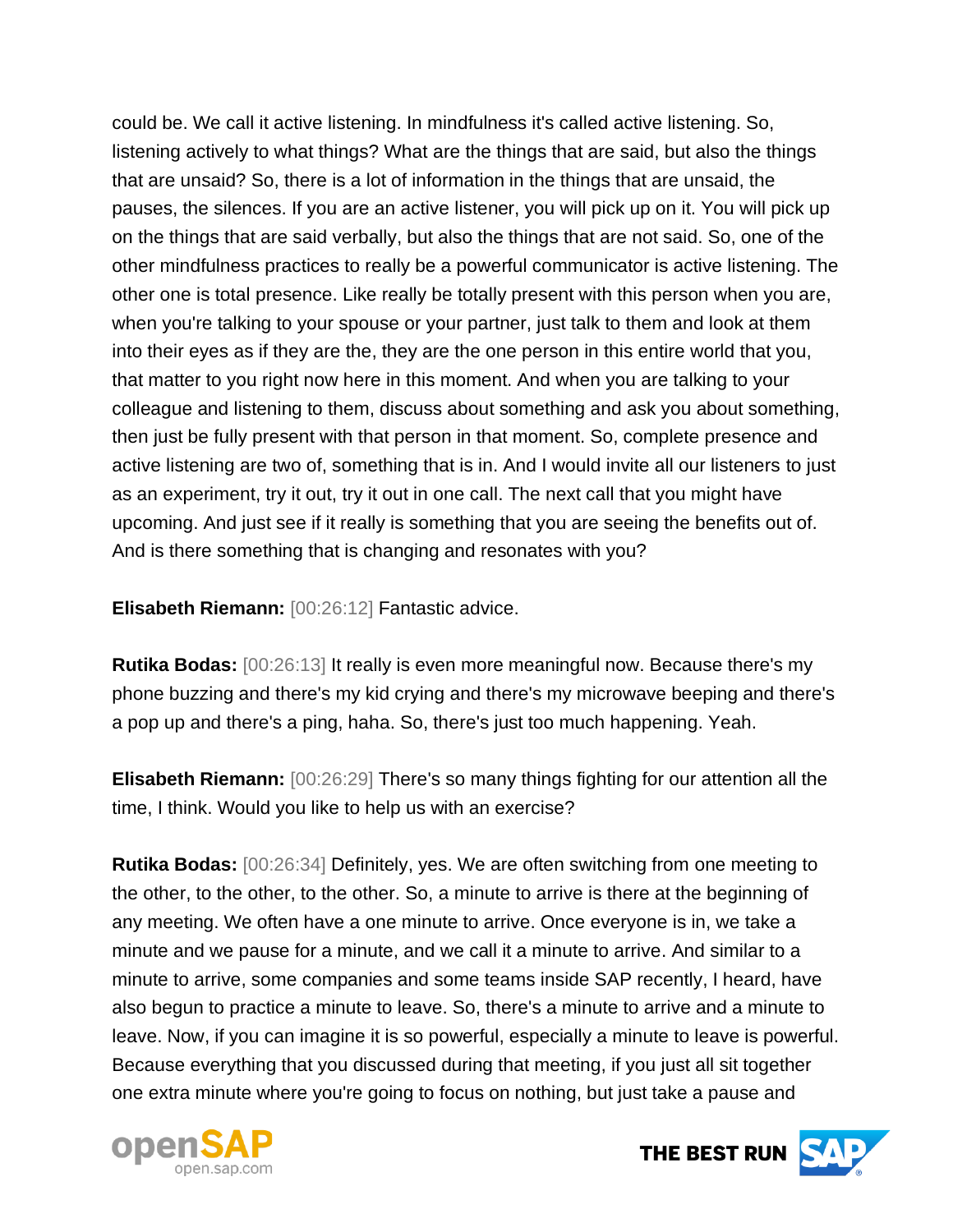breathe. Then everything that you have talked during that conversation and that meeting is going to just settle down into your memory because your brain is just taking deep breath and it's just pausing. So, a minute to leave is another amazing, powerful practice that that is emerging these days in teams. But I would right now, would love to do a minute to arrive for our listeners to really experience it. Can we do that, Lizzie?

**Elisabeth Riemann:** [00:27:51] Yes, please do.

**Rutika Bodas:** [00:27:54] So, this is what a minute to arrive sounds and looks like. So, I'm going to just switch on the timer in my phone, so I know that I'm point on minute. All right. So, this is how we do minute to arrive. Just so, sit up straight and comfortably, take a deep breath and breathe out. As you breathe out, literally imagine all the weight on your shoulders shed away. Take deep breath. Another one. And if you like, just close your eyes, this is all we do. If you like, just focus the mind's eye on one certain point. As you deep breath in and out, just literally focus your attention to how the cool air is going in and how the heart of warm air is coming out. If your attention shifts, just bring it back to your breath. And with the last one, inhale deep and long. And just let it all out completely. And that's your minute to arrive. Do you feel better now?

**Elisabeth Riemann:** [00:29:30] I do. It so grounding. It sounds cliche, but it's so grounding. And I think it's just reminded me that one of the aspects that is so important is just that we take the time to breathe so it's time to arrive, but it's time to breathe, right? And it's such a fundamental aspect of our lives, right? We often take it for granted. We often don't think about how we breathe. When I'm nervous, I completely neglect even thinking about how I breathe, right? And I probably have too many quick breaths that are far too shallow. And I think whenever you're in a stressful situation, you're going to do a test an exam, hold a presentation, speak on the stage. I think it's so powerful to be reunited with your breath. And to really think consciously and I guess mindfully about how we inhale and how we exhale, too.

**Rutika Bodas:** [00:30:22] If you took a minute to arrive, you would literally close down on the meeting that went by and you would be ready fully and completely to be actively listening and being mindfully present in the meeting that's going to begin. Versus carrying the baggage from the previous meeting and rushing into the next one, where you are still thinking about what I discussed in my last one and listening to the one here.



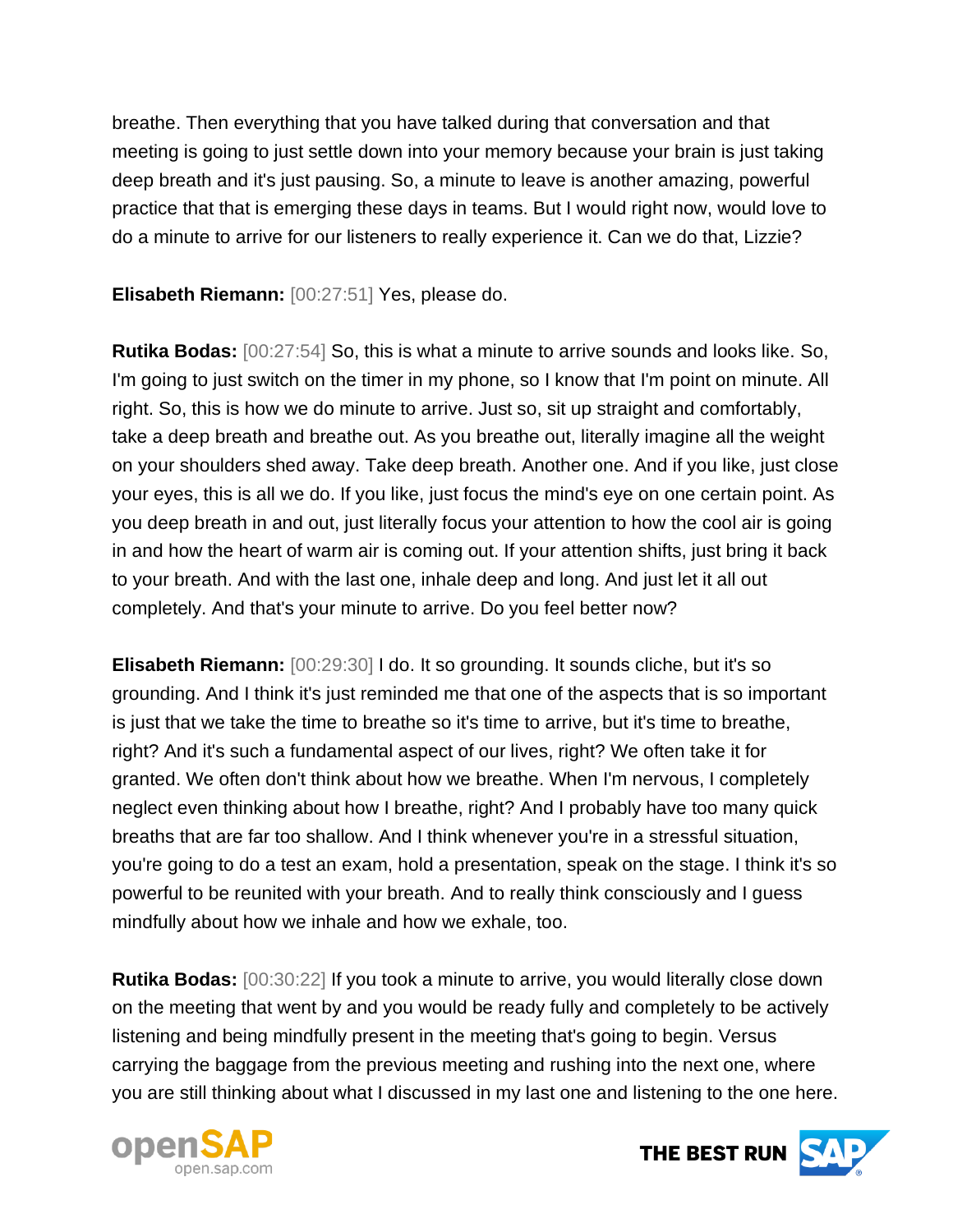People do sense it. People will get it that you are not fully present with them. So, a minute to arrive like literally, you must have felt how fast that minute went by. But it is amazing the change that it can bring into how the meeting shapes up where you just arrived.

**Elisabeth Riemann:** [00:31:04] Before we close with our summary, I'm sure our listeners will be interested to hear more about your own podcast series. It's called "MINDMILLS by Rutika" and in the description, what resonates with me is the fact you say, everything we do in life is fueled by the mills of our mind. Please tell us more about your podcast.

**Rutika Bodas:** [00:31:24] Haha. So, yes, my podcast is called "MINDMILLS by Rutika". Because everything that we do in life is churned out by the mills of a mind. Everything that we are today, or we have today was a thought somewhere in our mind someday. So, it all begins with a thought, and that thought is churned by the mills of our minds and hence my podcast is named "MINDMILLS". It is available on Spotify, Apple Podcasts, Google Podcasts and what have you. I just finished my first season of the podcast. It has 20 episodes in it. Every episode is primarily around five to six minutes long. And through the conversations in the podcast, I am talking about things that we talked about today. Like mindfulness. Things like building resilience. Things like, what is the power of self-introspection? One of the episodes the popular episodes is about my vacation stories, which is about, it's called 'Life in the Mountains'. There is one which is very, very popular which many people have given me good reviews about, is simple ways to learn the art of working with people.

**Elisabeth Riemann:** [00:32:41] I think it's fantastic, I think it's completely refreshing, I think the length of them is perfect. It's ideal for kind of taking a quick break and listening to different topics be a little bit inspired. Yeah. So, listeners tune in and let us know what you think as well. So, our call to action for today's openSAP Invites episode we like to share with a quick summary of three key takeaways for our listeners. What would you like us to remember about today's conversation?

**Rutika Bodas:** [00:33:11] I would just say the key takeaway could be ABC for our listeners, just remember, ABC. A stands for authenticity. Authenticity rocks, right? So, in communicating with confidence. All you need to be authentic. So, authenticity rocks.